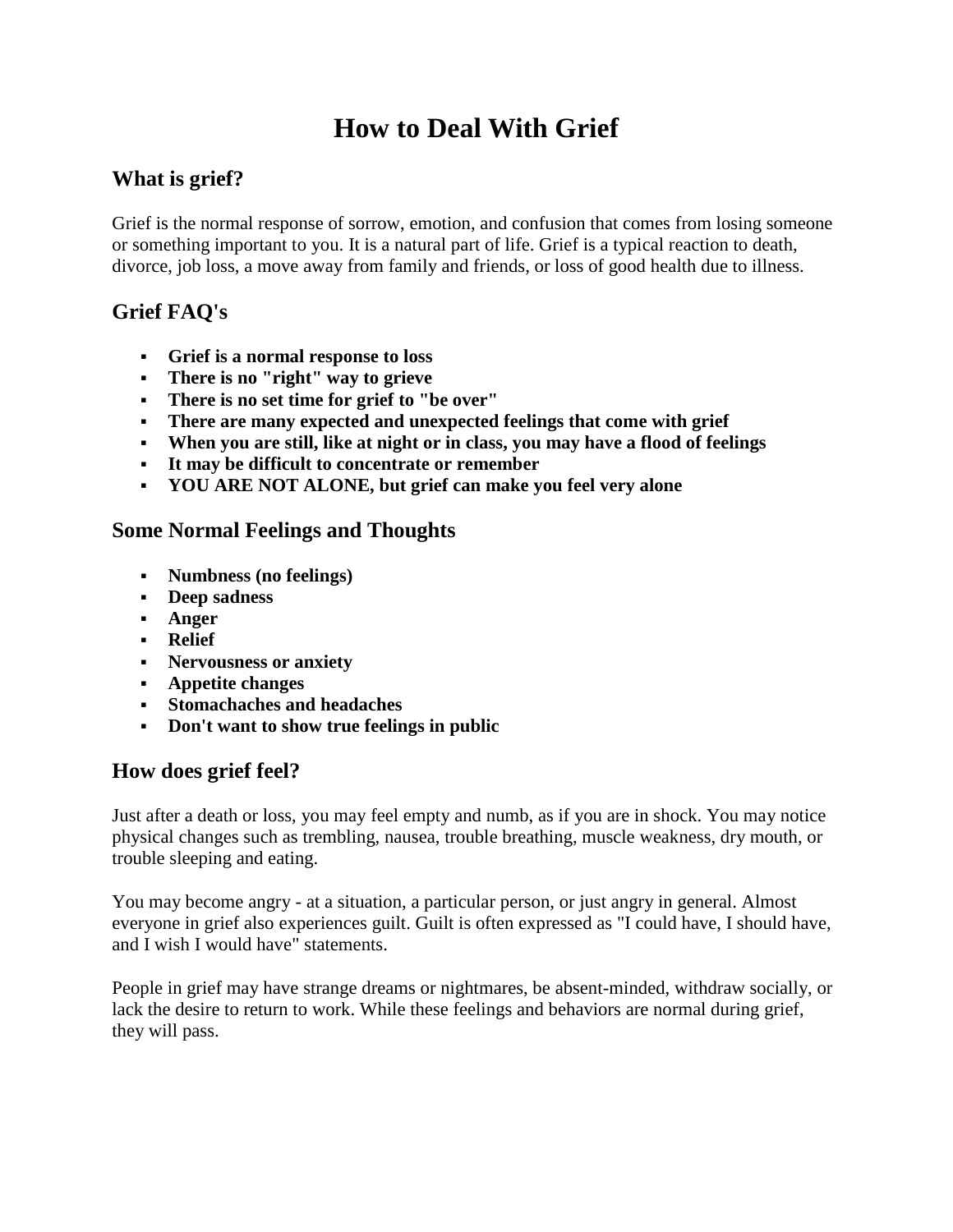## **How long does grief last?**

Grief lasts as long as it takes you to accept and learn to live with your loss. For some people, grief lasts a few months. For others, grieving may take years.

The length of time spent grieving is different for each person. There are many reasons for the differences, including personality, health, coping style, culture, family background, and life experiences. The time spent grieving also depends on your relationship with the person lost and how prepared you were for the loss.

### **How does grief differ from depression?**

Depression is more than a feeling of grief after losing someone or something you love. Clinical depression is a whole body disorder. It can take over the way you think and feel. Symptoms of depression include:

- A sad, anxious, or "empty" mood that won't go away;
- Loss of interest in what you used to enjoy;
- Low energy, fatigue, feeling "slowed down;"
- Changes in sleep patterns;
- Loss of appetite, weight loss, or weight gain;
- Trouble concentrating, remembering, or making decisions;
- Feeling hopeless or gloomy;
- Feeling guilty, worthless, or helpless;
- Thoughts of death or suicide or a suicide attempt; and
- Recurring aches and pains that don't respond to treatment.

If you recently experienced a death or other loss, these feelings may be part of a normal grief reaction. But if these feelings persist with no lifting mood, ask for help.

Risk factors are often confused with warning signs of suicide, and frequently suicide prevention materials mix the two into lists of "what to watch out for." It is important to note, however, that factors identified as increasing risk are not factors that cause or predict a suicide attempt. Risk factors are characteristics that make it more likely that an individual will consider, attempt, or die by suicide. Protective factors are characteristics that make it less likely that individuals will consider, attempt, or die by suicide.

#### **Risk Factors for Suicide**

- Mental disorders, particularly mood disorders, schizophrenia, anxiety disorders and certain personality disorders
- Alcohol and other substance use disorders
- Hopelessness
- Impulsive and/or aggressive tendencies